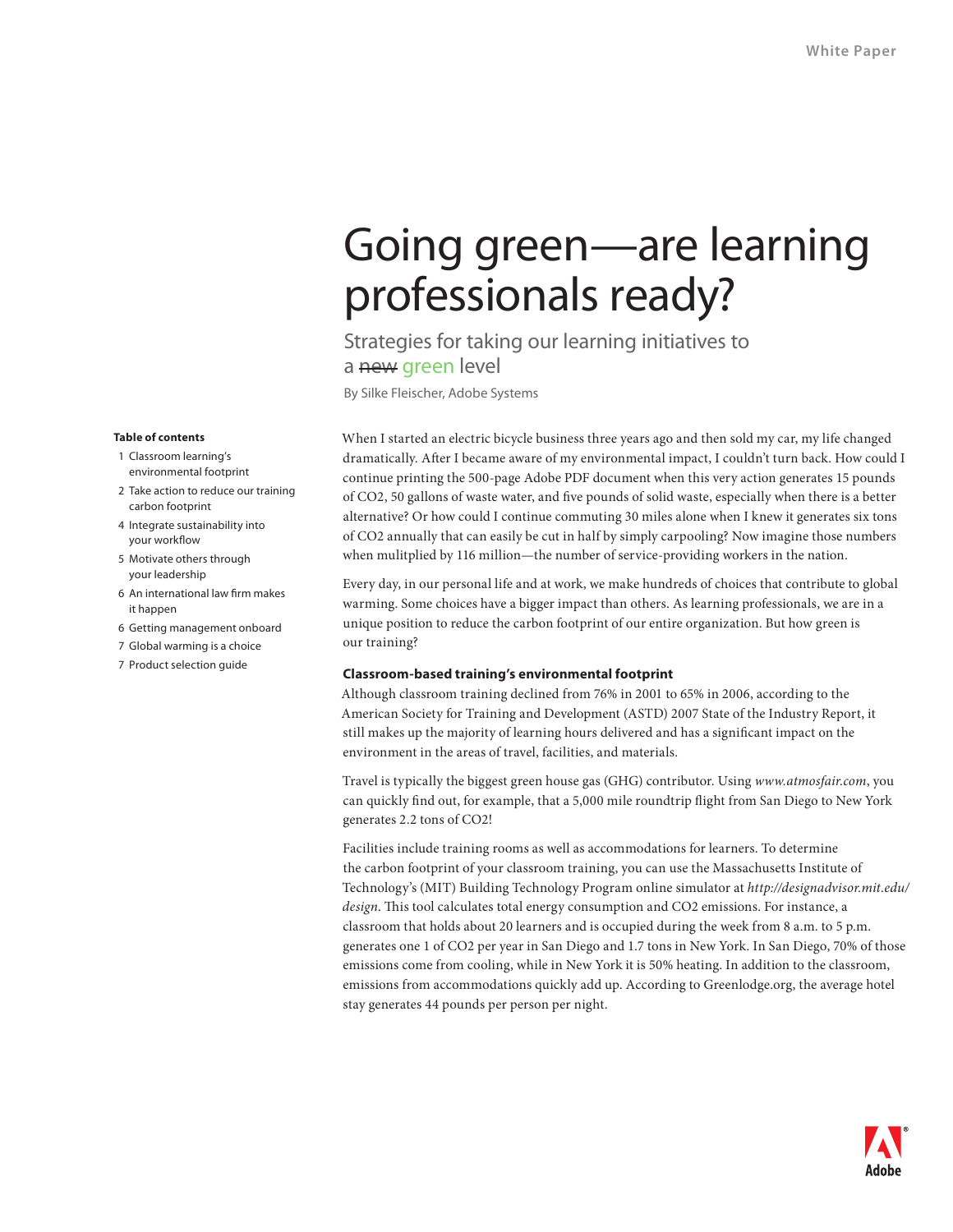Materials typically consist of printed manuals or handouts. A course with 20 participants in which each person receives a binder containing 100 sheets results adds up to 2,000 sheets or four reams of paper, which equals a quarter of an average tree, based on calculations by Conservatree (*www.conservatree.com/learn/EnviroIssues/TreeStats.shtml*). This single course requires 60 pounds of wood use and generates 60 pounds of CO2, 200 gallons of waste water, and 23 pounds of solid waste. The Environmental Defense Fund offers an online calculator that provides a detailed break down of the environmental impact of different grades of paper. Check your paper usage impact at *www.edf.org/papercalculator*.

The table below outlines the CO2 impact of a three-day course for 20 learners held every week in a facility in San Diego. For simplification, let's assume 50 weeks. Energy use for computers is not included, because an online version of the course generates similar computer emissions. However, using existing employee's computers reduces the environmental impact of your training, because you do not have to purchase the equipment.

| 20 learners (1,000/<br>year)              | <b>Three-day course</b> | <b>Annual emissions if</b><br>course offered once a<br>week (50 times/year) | Per learner |
|-------------------------------------------|-------------------------|-----------------------------------------------------------------------------|-------------|
| Travel (average 2,500 miles<br>roundtrip) | 22 tons                 | 1.100 tons                                                                  | $1.1$ ton   |
| <b>Facilities Classroom</b>               | 40 pounds               | 1 ton                                                                       | 2 pounds    |
| Hotel                                     | $1.76$ tons             | 88 tons                                                                     | 176 pounds  |
| Materials (100-page)<br>binder)           | 60 pounds               | $1.5$ tons                                                                  | 3 pounds    |

The tremendous amount of CO2 generated for this course equals about 200 vehicles driving 12,000 miles a year using 6,000 barrels of oil. If this course is moved online, it not only saves about 1,200 tons of CO2 but also eliminates more than \$1 million in travel expenses. This savings might be well worth increasing the learning budget. Calculate your learning footprint on *http://learningfootprint.com* to see your impact.

Classroom training programs contribute to global warming by generating a significant measurable amount of greenhouse gases. What can we realistically do to reduce the amount of CO2 that our training generates?

## **Take action to reduce our training carbon footprint**

eLearning is inherently green. By moving a course online, you instantly cut the biggest contributor to your footprint: travel.

If eLearning is still new in your organization, start with small steps by integrating rapid eLearning authoring as part of an informal learning strategy. You can use programming-free tools like Adobe® Captivate® software to create content ranging from simple software demos to sophisticated branched scenarios, or Adobe Presenter software to quickly get informational presentations into an online format.

A more gradual approach is blended learning, where you can move the majority of content online and use shortened instructor-led sessions. Or consider moving the classroom instruction online using virtual classrooms or virtual worlds. In an entry posted to *lowerfootprint.com* on May 2008, Tom Raftery noted that Crédit Agricole, the eighth largest bank in the world, is saving \$200,000 to \$300,000 in travel expenses this year alone in a pilot program that holds training sessions in SecondLife. According to the ASTD 2007 State of the Industry Report, "Tailored blended learning saved one organization \$2.8 million in travel and accommodation costs by cutting travel time for a 14-week program from 28 to 7 days."

Using Adobe Acrobat® Connect<sup>™</sup> Pro, a powerful virtual classroom and web conferencing solution that uses Adobe Flash® technology, you can automatically calculate your carbon and financial savings for each session and see the cumulative benefits for your entire organization.

*"Many people have the impression that going green means investing hundreds of thousands of dollars. Reducing energy consumption, however, not only preserves our natural resources, it also contributes directly to a company's bottom line. Making small investments, such as lighting occupancy sensors, programmable thermostats, or designing training rooms to be in their own HVAC zone for independent temperature control, can contribute significantly toward energy conservation and results in tremendous cost savings—easily providing a positive ROI on your investment."* 

Brian Clark, Facilities Manager, Independent Contractor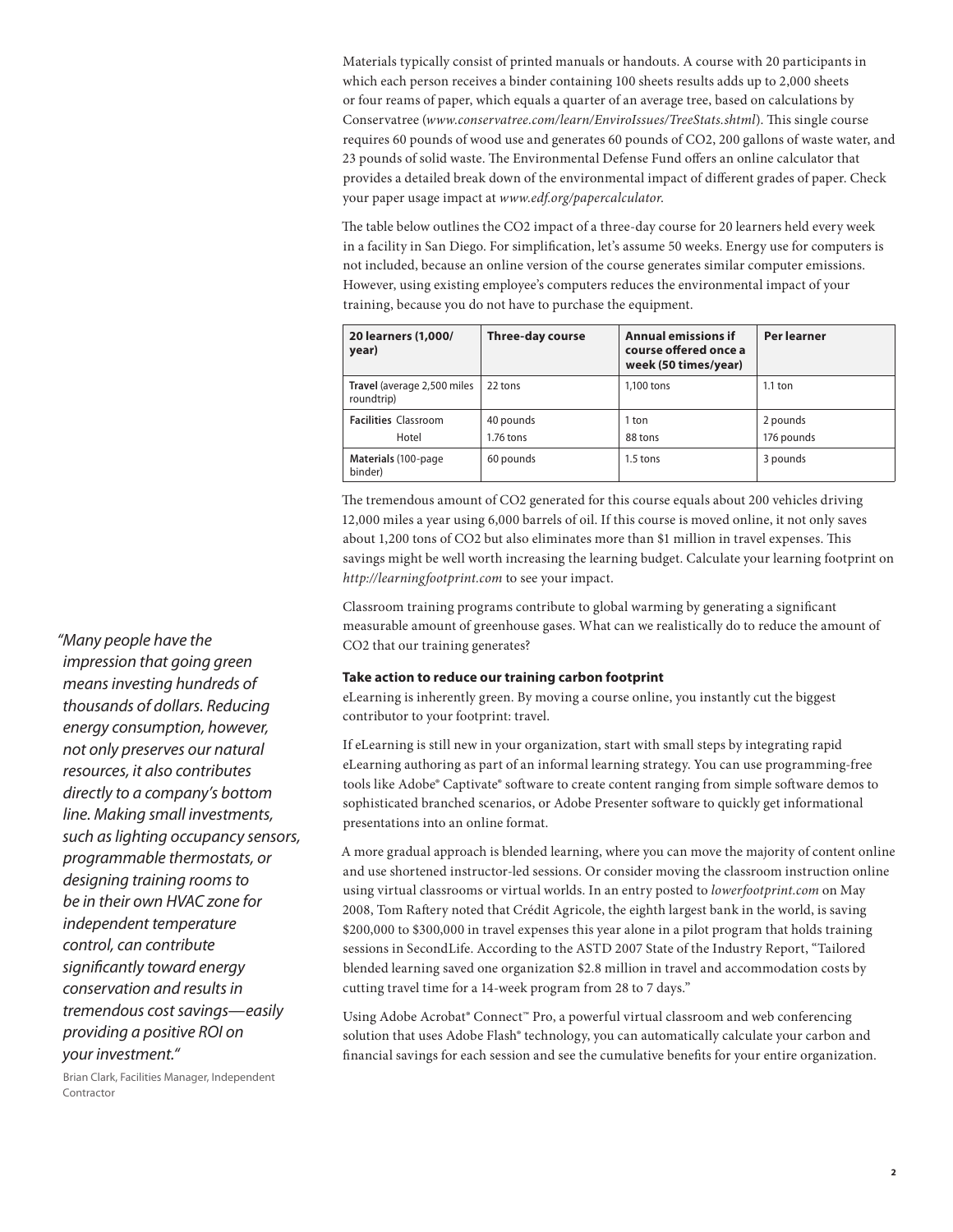The data is based on each attendee's roundtrip travel distance to the location of the session host. RefindData has developed the revolutionizing Footprints plug-in for Adobe Acrobat Connect Pro, which you can download at *http://footprints.refineddata.com*.

| <b>European and Voles</b>                                                                                 | <b>Toolorinks-Libson</b>                                                     |                                                                                                  |               |                                                                                                                                                |       |  |
|-----------------------------------------------------------------------------------------------------------|------------------------------------------------------------------------------|--------------------------------------------------------------------------------------------------|---------------|------------------------------------------------------------------------------------------------------------------------------------------------|-------|--|
|                                                                                                           | Your Savings: Based on your round trip distance from La Jolla, United States |                                                                                                  |               |                                                                                                                                                |       |  |
| Silke Fleischer                                                                                           | $3.3$ Lbs./CO2                                                               |                                                                                                  | $0.75$ s usp  | $5.0$ Miles                                                                                                                                    |       |  |
| Participant fist (9)<br>My Status: Active                                                                 |                                                                              | Total Savings: Based on the round trip distances of all attendees                                |               |                                                                                                                                                |       |  |
| <b>A</b> Silke Fleischer                                                                                  | $2,280.1$ Lbs./CO2                                                           | <b>1,091.72</b> susp                                                                             |               | $5.745.9$ Miles                                                                                                                                |       |  |
| <b>Adrienne</b>                                                                                           |                                                                              |                                                                                                  |               |                                                                                                                                                |       |  |
| <b>Alvesa</b>                                                                                             |                                                                              | This is a list of all participant locations and their carbon footprint savings for this meeting. |               |                                                                                                                                                |       |  |
| <b>B</b> Andrea                                                                                           | Location                                                                     | Carbon Emissions (Lbs./CO2)                                                                      | Cost (\$ USD) | <b>Roundtrip Distance</b>                                                                                                                      |       |  |
| <b>B</b> Frank                                                                                            | La Jolla, United States                                                      | 33                                                                                               | 0.75          | 5.0                                                                                                                                            |       |  |
| <b>B</b> Mark                                                                                             | San Jose, United States                                                      | 425.8                                                                                            | 667.97        | 8048                                                                                                                                           |       |  |
| <b>B</b> Mike                                                                                             | Sunnyvale, United States                                                     | 4351                                                                                             | 682.55        | 8223                                                                                                                                           |       |  |
| <b>8</b> Shantanu                                                                                         | Santee, United States                                                        | 193                                                                                              | 438           | 29.2                                                                                                                                           |       |  |
| that-                                                                                                     | Adobe Systems's Savings: Last 22 Meetings                                    |                                                                                                  |               |                                                                                                                                                |       |  |
| $\overline{ }$<br>Andrea: Thanks for<br>meeting virtually. This<br>calculator shows our<br>savings today. |                                                                              | 37,629.9 Lbs./CO2 18,016.87 S USD                                                                |               | 94,825.6 Miles                                                                                                                                 |       |  |
| $\bullet$<br><b>To: Everyone</b>                                                                          |                                                                              |                                                                                                  |               | These numbers reflect the accumulated Carbon Footprint savings for all Connect Pro meetings run by this organization using the Footprints pod. |       |  |
| Channel                                                                                                   | A<br>Foot rints                                                              |                                                                                                  |               | Did you know?                                                                                                                                  | About |  |

Allowing learners to telecommute when taking online courses not only reduces the travel carbon footprint of your organization, but it also gives learners control over their time. Your learners are happier, and you can still track all activities, including scores, using your learning mangement system.

Including performance support systems into your strategy can help reduce training time by providing information at the point and time of need. Learning 2.0 technologies remove the technical barrier of implementation, and they offer learners powerful functionality, such as context sensitivity, search, collaboration, user commenting, bookmarking, and more. Learning 2.0 technologies include blogs, podcasts, wikis, forums, screencasts created with Adobe Captivate, and online information systems developed with Adobe RoboHelp.®

In the event that you can't go online and have to conduct classroom-based instructor-led training, the following tips might help reduce your carbon footprint.

**Transportation**

- Offer public transit passes or support carpooling and hybrid car rental (reserve on *http://planettran.com*, which exclusively offers environmental-friendly hybrid vehicles).
- Offer carbon offsetting for each traveler via organizations like CarbonFund at *www.carbonfund.org*. A carbon offset is a way to reduce greenhouse gas emissions by investing in renewable energy projects such as wind farms or reforestation. Although carbon offsetting is not a solution because you still cause the generation of tons of CO2, it is a simple way to take responsibility and support the development of green alternatives.
- Facilitate courses in centrally located areas and shorten travel distances.

## **Facilities**

- • Choose energy-efficient, long-lasting hardware like the new CherryPal, a desktop that runs on only 2 watts, lasts 10 years, and costs only \$249.
- • Find green accommodations via sites like *www.greenlodge.org*.
- Start late Monday morning to reduce the number of hotel nights, and require double occupancy.
- • Choose green training facilities or upgrade your own.
- Choose zero footprint catering that uses local produce and reusable dishware.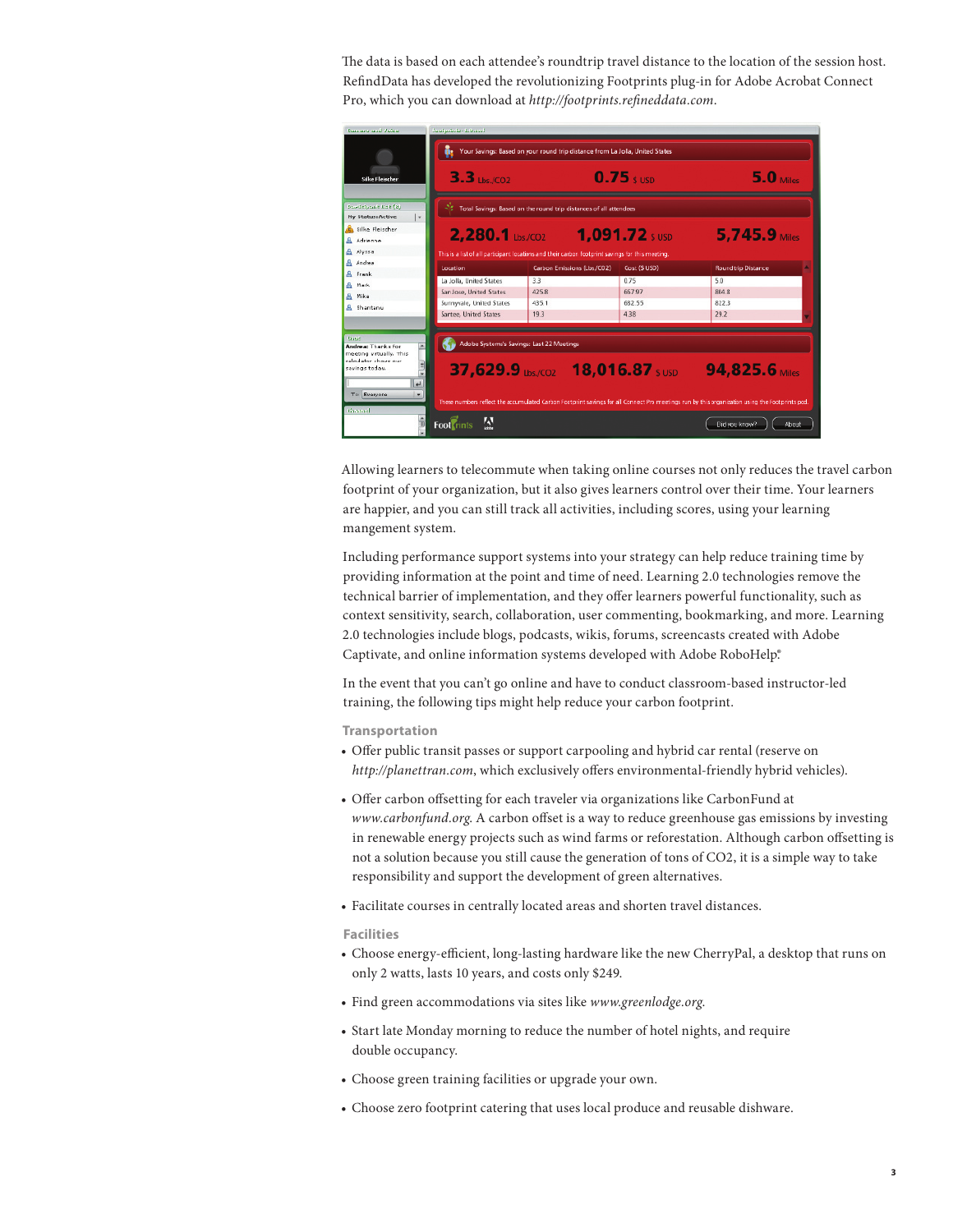• When catering, avoid red meat and offer vegetarian dishes if possible. Red meat and dairy are responsible for nearly half of all greenhouse gas emissions from food for an average U.S. household.<sup>1</sup>

Adobe, for example, has made substantial investments in its San Jose headquarters and was the first commercial enterprise to achieve three Platinum certifications under the Leadership in Energy and Environmental Design (LEED) Green Building Rating System in 2006. Investments of approximately \$650,000 for energy and environmental retrofits since 2001 have resulted in a whopping 115% return on investment (ROI). This type of ROI is not unheard of and can be a great way to increase an organization's value in an economic situation where stock market investments are volatile and standard interest rates are below 5%.

## **Materials**

- • Avoid printing and shipping. If you need to print, print locally on 80% to 100% recycled paper.
- • Offer recycling and educate participants what can and cannot be recycled. This differs based on your area's waste management program.
- Purchase recycled and environmentally preferable products. A good starting point is *www.stopwaste.org*.
- Avoid plastics such as extra pens, training binders, name badges, and so on. Plastics are a tremendous problem, and only a very small amount is recycled.

#### **Integrate sustainability into your workflow**

The actual training is one aspect of your footprint. Your own workflows and departmental habits are another way to reduce your environmental footprint. Here are some changes you can integrate into your workflow.

### **Reduce travel during the authoring process**

If you are currently traveling during the analysis and development phase, consider some online approaches. You can start today using free services such as Adobe ConnectNow at *www.acrobat.com*, which includes videoconferencing with screen sharing and whiteboards.

#### **Reduce printing**

The United States has only 5% of the world's population, yet uses 28% of its paper.<sup>2</sup> The average office worker alone uses 10,000 sheets of paper every year. Some ideas to consider are:

- • Use an online collaboration, review, and versioning process. Free online services like Adobe Buzzword® at *www.acrobat.com* enable you to work together on documents and easily roll back to previous edits.
- Avoid printing documents that have to be signed—use digital signatures in Adobe Acrobat instead.
- • Design your content so that printing is not necessary and content can be easily accessed online.

One impressive example of reducing printing and streamlining processes is the Illinois Department of Human Services (DHS), the state's largest government agency. Case managers, administrators, and citizens alike are working smarter and faster by shifting from paper to automated forms processes with Adobe LiveCycle® ES (Enterprise Suite) solutions, which saves the DHS \$1.2 million annually in printing and distribution costs and \$6 million annually in administrative costs.

**Reduce paper consumption**

- • Read professional magazines like Elearning! online.
- If you need books, check out online bookstores or auctions to purchase used copies. This is an easy environmental choice and instantly saves a lot of money.

<sup>1</sup> Engelhaupt, Erika. 2008. Do food miles matter? *Environmental Science & Technology* (April 16), http://pubs.acs.org/subscribe/journals/esthag-w/2008/ apr/science/ee\_foodmiles.html. 2 Buncombe, Andrew. 2006. US Population hits 300 million, but is it sustainable? Reprinted from the *Independent*, October 11,

www.commondreams.org/headlines06/1011-08.htm.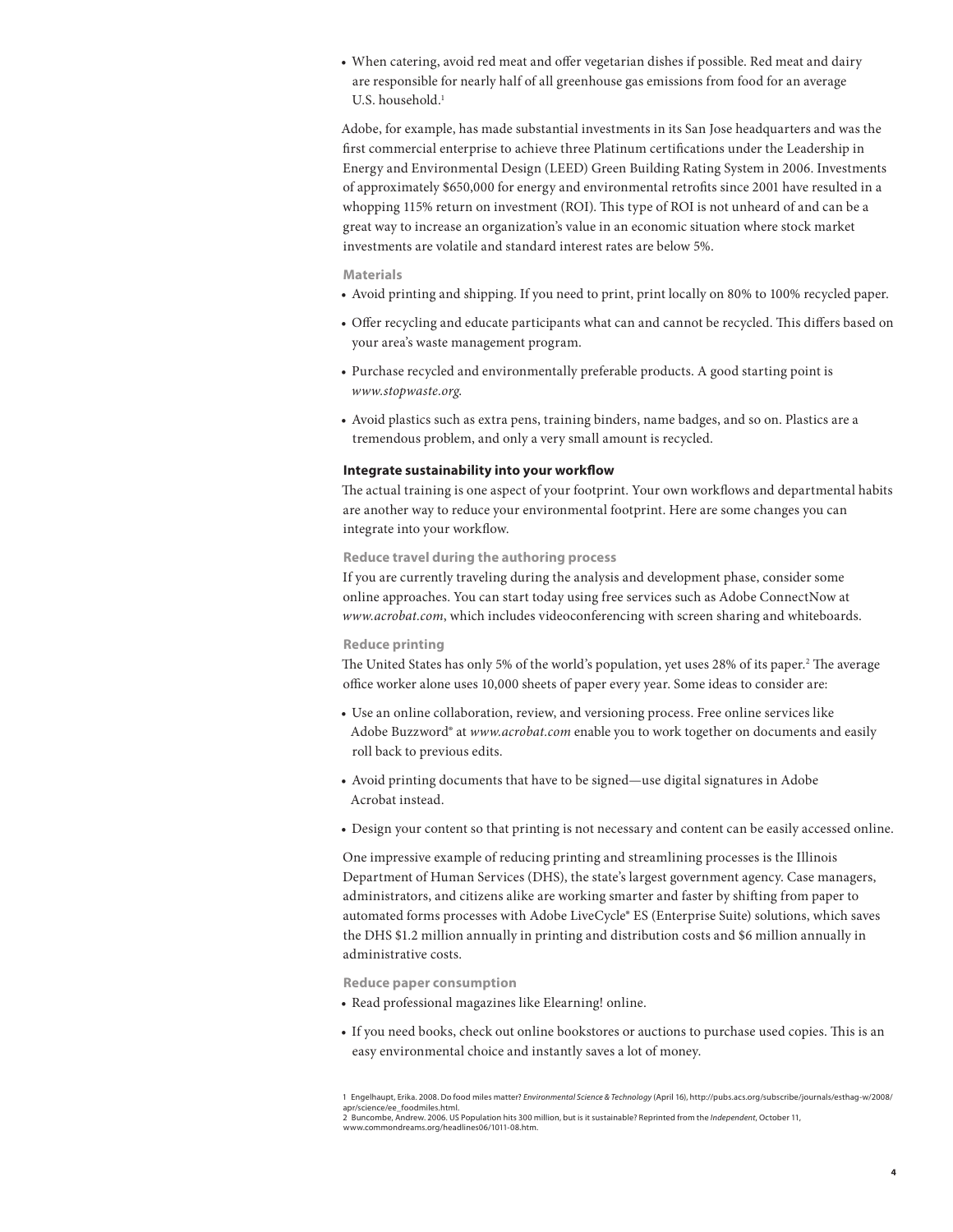#### **If you do have to print, follow these guidelines:**

- • Change to double-sided printing.
- • Remove cover pages, reduce margins, and use single-line spacing.
- • Move to a lower quality print standard, like draft.
- • Print on recycled paper, which uses 60% to 70% less energy to produce.

• Reuse boxes and cartons or offer them free online at sites like *www.craigslist.org*.

**Reduce energy use**

- • Choose energy efficient hardware.
- • Reduce the number of printers in your office and remove faxes (switch to *www.efax.com* or *www.Fax.com*).
- Remove duplicate files and reduce the number of storage servers.

## **Motivate others through your leadership**

As a learning professional, you understand how to change behaviors. You can utilize these skills and experiences for your green initiatives. According to *www.elearningguild.com*, currently 68% of its members reach more than 1,000 learners, and 20% have contact with more than 25,000 learners. Any training that you develop likely touches thousands of learners. Even providing a small fact can sometimes make a big difference in someone's decision.

**Encourage sustainable choices among learners**

- • Design your content in a reusable and easily accessible way so that printing is not necessary. Instead of a print button, include a bookmark button.
- Provide links to online resources and online books or encourage buying used books.
- • Include "Please recycle" and "Printed on recycled paper" messages on each printed document.

**Inform learners about the impact of each decision**

• Let learners know about the environmental impact of printing or traveling.

**Lead with sustainable processes and green initiatives**

- Track the costs and environmental impact of your department.
- • Publish articles about going green or present your ideas at conferences.
- Require green practices from your suppliers or contractors.
- • Become the model in your organization by implementing the strategies outlined in this article.
- Develop an online learning module to train employees on more efficient paper use and printing practices. Or work directly with your IT department to set up all print and copy devices to default to sustainable practices.
- Provide incentives or contests around green initiatives and reward employees that implement the new practices.
- • Enroll in an online course on corporate social responsibility and sustainability. These courses include topics such as lifecycle costing and sustainable strategies that you can implement in your organization. Every pound of waste generated by an office worker impacts the bottom line of your organization.
- Start a green team and organize events around earth day or bike-to-work day. Employees will appreciate your efforts and the organization's commitment to the environment.

## **An international law firm makes it happen**

Bryan Cave LLP, an international law firm, has implemented several strategies to reduce printing, travel, and energy use. Wide use of Adobe tools is helping Bryan Cave to reduce its carbon footprint and gain cost efficiencies in the process. A typical technical product rollout previously required hundreds of paper pages per user. Now, with Adobe Captivate simulations and training cards available online in Adobe PDF, paper use for those resources has dropped by nearly 90%.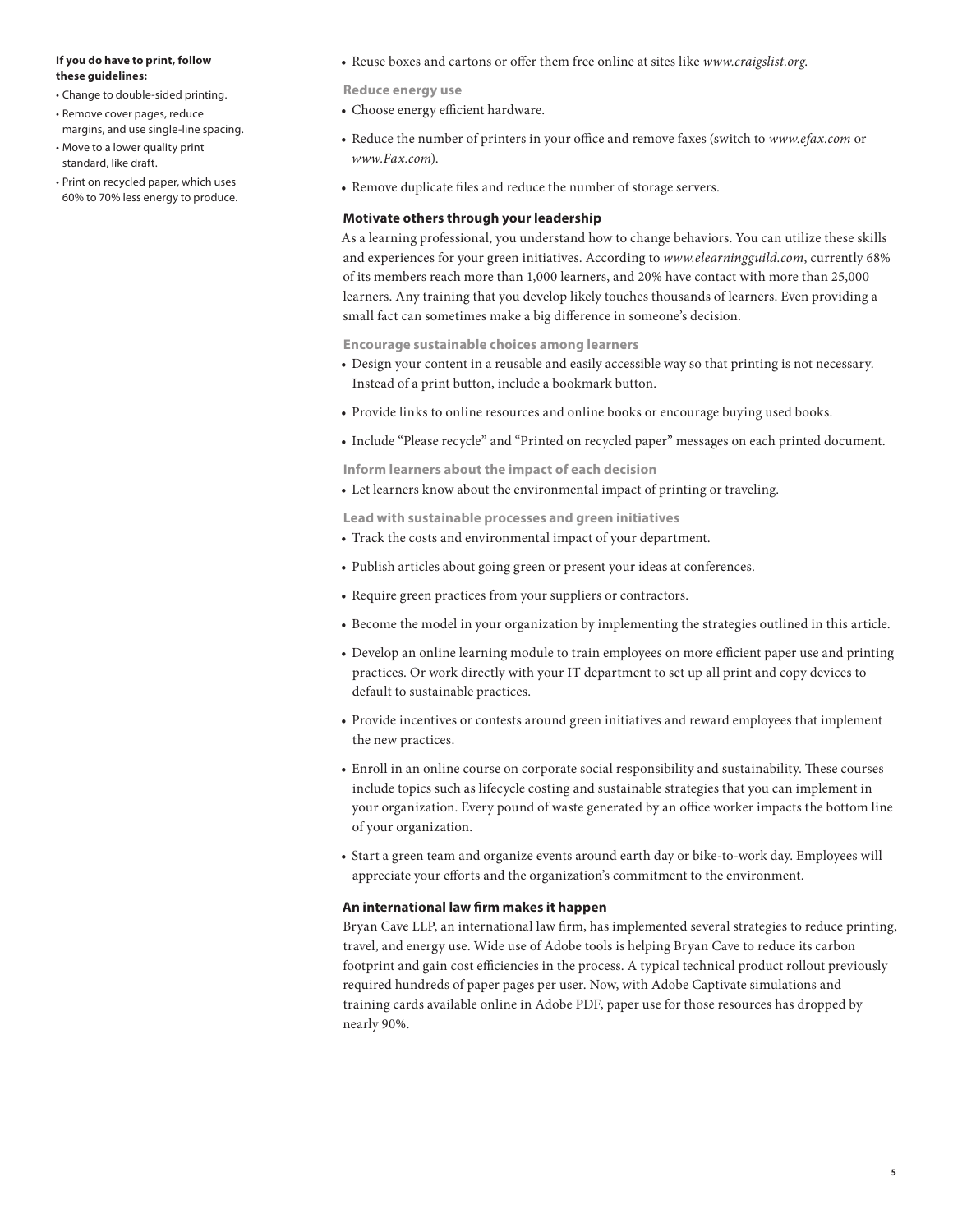"We have made enormous leaps forward in our practice since we adopted Adobe Captivate and Acrobat Pro," says Tom Pullen, engineer for Bryan Cave Learning Systems. "The firm has realized huge time savings with more rapid development cycles, reliable delivery of highly engaging eLearning content, and streamlined workflows across the enterprise."

## **Getting management onboard**

Developing more eLearning and offering less instructor-led classroom training, switching to environmental authoring and delivery practices, and improving training facilities to become sustainable might require additional investments currently not available in your budget. The environmental benefits are tremendous, but if management is not yet including social responsibility in their agenda, presenting a simple lifecycle costing (LCC) analysis and talent management strategies might provide the necessary arguments to approve the investments and changes.

LLC is used to evaluate if an energy-saving investment will pay off over time. It assesses the initial cost of the investment, any additional ongoing costs, all cost savings you achieve, as well as the discount or investment rate, which reflects the opportunity cost of money over the time of the investment.

As a result of LCC, you can determine the ROI as well as the net present value (NPV), which demonstrates the profitability of your investment. Using the simple calculator at *www.energytools.com/calc/EnerEcon.html*, you can calculate the ROI and NPV of a proposed project. If your planned project results in a positive NPV, it should be implemented from a pure fincancial standpoint, because the project more than pays for itself. If your project shows a negative NPV, you may want to reconsider the investment or show how the environmental benefits and other positive soft factors, such as company perception and happier employees, outweigh a negative cash flow.

Implementing environmental initiatives can play an important role in your talent management strategy. In *The Sustainability Advantage*, Bob Willard not only examines the cost savings of sustainable leadership, but also outlines three benefits critical to every human resource manager: easier hiring of the best talent, higher retention of top talent, and increasing productivity. In detail, he quantifies savings for cost of recruitment and turnover, increased individual and team productivity, and bottom-line benefits of improved working conditions. Based on a hypothetical Fortune 500 company with 120,000 employees, the annual benefits quickly add up to hundreds of millions of dollars. Worksheets at the end of the book can help you calculate the potential benefits for your organization.

## **Global warming is a choice**

The knowledge about the effect of every choice we make is available in today's instant access world. "We don't have an excuse anymore because we know better now," said Rob Gillespie, director of Energy Efficiency & Engineering, Center for Sustainable Energy California.

Implementing sustainable strategies affects more than the environment and profits; it also influences employees and can have significant consequences for organizations. A 2007 study by MonsterTRAK (*http://findarticles.com/p/articles/mi\_m0EIN/is\_2007\_Oct\_3/ai\_n27394645*) showed that 92% of young professionals prefer working for a company that is environmentally friendly. Another study by Kenexa Research Institute in 2008 (*http://www.kenexa.com/content/ PressReleases/2008/08apr18.aspx*) shows that organizations that support the environment have a significant influence on employees' engagement levels and views of senior management. "Today's employees are considering the reputation of an organization in their decision to join, and the positive influence of a company's green policy relates to a more favorable reputation," said Anne Herman, research consultant of Kenexa Research Institute.

The shift of organizations to go beyond merely looking at profits, but also at the people and the planet, the so-called "Triple Bottom Line," offers an unprecedented opportunity for everyone to make the right choices.